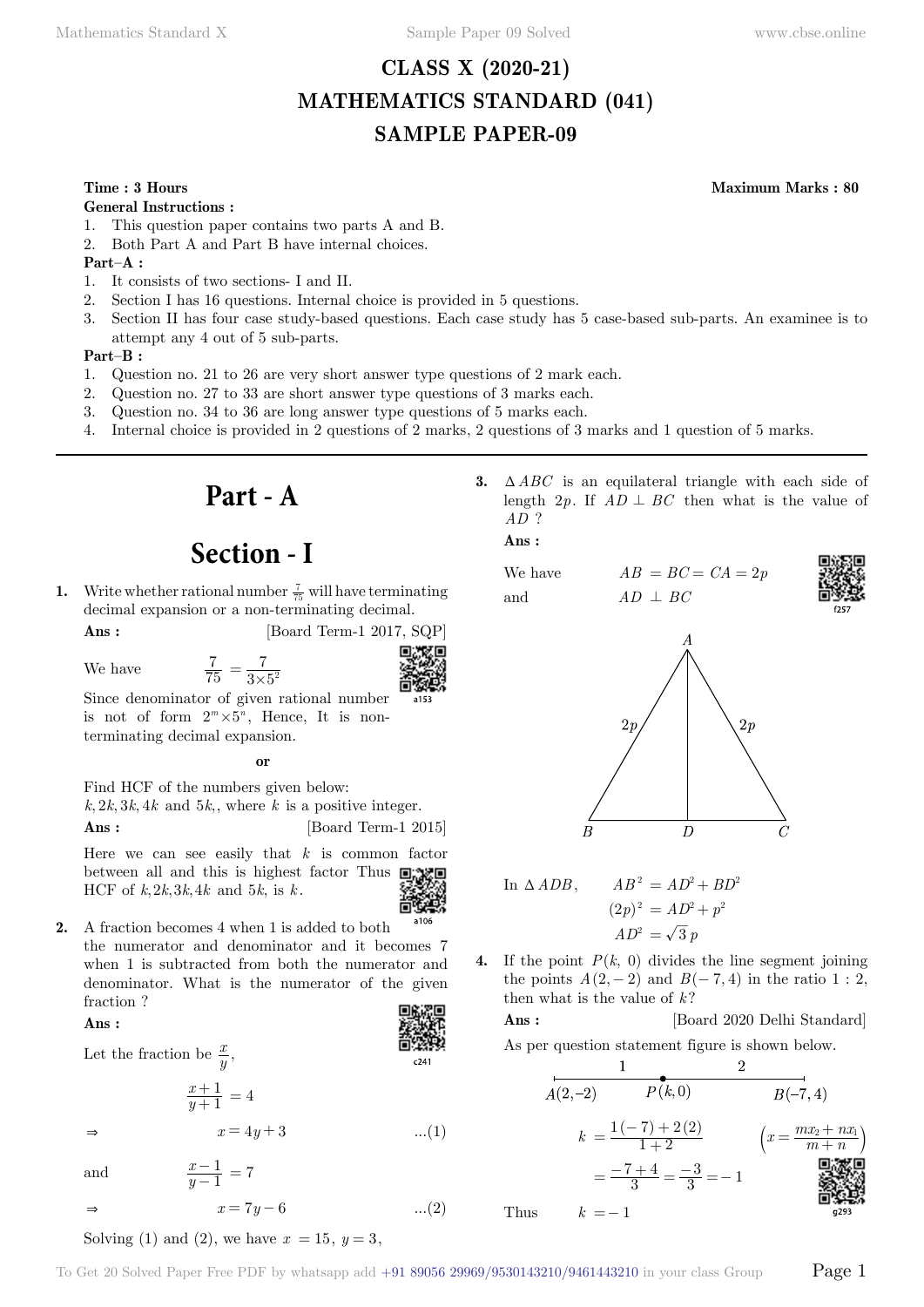$$
\mathbf{or} \\
$$

Find the coordinates of a point *A* on *y* -axis, at a distance of 4 units from *x* -axis and below it.

 **Ans :** [Board 2020 Delhi Basic]

回搬回 Because the point is 4 units down the *x* -axis i.e., co-ordinate is  $-4$  and on *y*-axis abscissa is 0. So, the coordinates of point  $A$  is  $(0, -4)$ .

**5.** If  $\sin \theta + \cos \theta = \sqrt{2} \cos \theta$ ,  $(\theta \neq 90^{\circ})$  then what is the value of  $\tan \theta$  ?

**Ans :** [Board 2020 SQP Standard]

We have  $\sin \theta + \cos \theta = \sqrt{2} \cos \theta$ Dividing both sides by  $\cos \theta$ , we get

$$
\frac{\sin \theta}{\cos \theta} + \frac{\cos \theta}{\cos \theta} = \sqrt{2} \frac{\cos \theta}{\cos \theta}
$$

$$
\tan \theta + 1 = \sqrt{2}
$$

$$
\tan \theta = \sqrt{2} - 1
$$

**6.** If  $4 \tan \theta = 3$ , then find  $\left(\frac{4 \sin \theta - \cos \theta}{4 \sin \theta + \cos \theta}\right)$ 4 4  $\theta$  +  $\cos \theta$  $\theta$  – cos  $\theta$  $\left(\frac{4\sin\theta-\cos\theta}{4\sin\theta+\cos\theta}\right).$  **Ans :**

We have, 
$$
4\tan\theta = 3
$$
  
\n $\tan\theta = \frac{3}{4}$  ...(i)

$$
\frac{4\sin\theta - \cos\theta}{4\sin\theta + \cos\theta} = \frac{4\frac{\sin\theta}{\cos\theta} - 1}{4\frac{\sin\theta}{\cos\theta} + 1} = \frac{4\tan\theta - 1}{4\tan\theta + 1}
$$

$$
= \frac{4\left(\frac{3}{4}\right) - 1}{4\left(\frac{3}{4}\right) + 1} = \frac{3 - 1}{3 + 1} = \frac{2}{4} = \frac{1}{2}
$$
Thus (c) is correct option

Thus (c) is correct option.

**7.** An observer, 1.5 m tall is 20.5 away from a tower 22 m high, then what is the angle of elevation of the top of the tower from the eye of observer?

### **Ans :**

Let  $BE = 22 \text{ m}$  be the height of the tower and  $AD = 1.5$  m be the height of the observer. The point *D* be the observer's eye. We draw  $DC \parallel AB$  as shown below.





 $[BC = AD]$ Let  $\theta$  be the angle of elevation make by observer's eye to the top of the tower i.e.  $\angle DCE$ ,

$$
\tan \theta = \frac{P}{B} = \frac{CE}{DC} = \frac{20.5}{20.5}
$$

$$
\tan \theta = 1
$$

$$
\tan \theta = \tan 45^{\circ} \implies \theta = 45^{\circ}
$$
or

A 6 m high tree cast a 4 m long shadow. At the same time, a flag pole cast a shadow 50 m long. How long is the flag pole?

# **Ans :**

Let *AB* be height of tree and *BC* its shadow.



Again, let *PQ* be height of pole and *QR* be its shadow. At the same time, the angle of elevation of tree and poles are equal i.e  $\triangle ABC \sim PQR$ 



**8.** Two concentric circles of radii *a* and *b* where  $a > b$ , Find the length of a chord of the larger circle which touches the other circle.

 **Ans :**

In 
$$
\triangle OAL
$$
,  $OA^2 = OL^2 + AL^2$   
\n $a^2 = OL^2 + b^2$   
\n $OL = \sqrt{a^2 - b^2}$ 

$$
\begin{array}{c}\n\begin{array}{c}\n\text{W} \\
\text{W} \\
\text{W} \\
\text{W} \\
\text{W} \\
\text{W} \\
\text{W} \\
\text{W} \\
\text{W} \\
\text{W} \\
\text{W} \\
\text{W} \\
\text{W} \\
\text{W} \\
\text{W} \\
\text{W} \\
\text{W} \\
\text{W} \\
\text{W} \\
\text{W} \\
\text{W} \\
\text{W} \\
\text{W} \\
\text{W} \\
\text{W} \\
\text{W} \\
\text{W} \\
\text{W} \\
\text{W} \\
\text{W} \\
\text{W} \\
\text{W} \\
\text{W} \\
\text{W} \\
\text{W} \\
\text{W} \\
\text{W} \\
\text{W} \\
\text{W} \\
\text{W} \\
\text{W} \\
\text{W} \\
\text{W} \\
\text{W} \\
\text{W} \\
\text{W} \\
\text{W} \\
\text{W} \\
\text{W} \\
\text{W} \\
\text{W} \\
\text{W} \\
\text{W} \\
\text{W} \\
\text{W} \\
\text{W} \\
\text{W} \\
\text{W} \\
\text{W} \\
\text{W} \\
\text{W} \\
\text{W} \\
\text{W} \\
\text{W} \\
\text{W} \\
\text{W} \\
\text{W} \\
\text{W} \\
\text{W} \\
\text{W} \\
\text{W} \\
\text{W} \\
\text{W} \\
\text{W} \\
\text{W} \\
\text{W} \\
\text{W} \\
\text{W} \\
\text{W} \\
\text{W} \\
\text{W} \\
\text{W} \\
\text{W} \\
\text{W} \\
\text{W} \\
\text{W} \\
\text{W} \\
\text{W} \\
\text{W} \\
\text{W} \\
\text{W} \\
\text{W} \\
\text{W} \\
\text{W} \\
\text{W} \\
\text{W} \\
\text{W} \\
\text{W} \\
\text{W} \\
\text{W} \\
\text{W} \\
\text{W} \\
\text{W} \\
\text{W} \\
\text{W} \\
\text{W} \\
\text{W} \\
\text{W} \\
\text{W} \\
\text{W} \\
\text{W} \\
\text{W} \\
\text{W} \\
\text{W} \\
\text{W} \\
\text{W} \\
\text{W} \\
\text{W} \\
\text{W} \\
\text{W} \\
\text{W} \\
\text{W} \\
\text{W} \\
\text{W} \\
$$

Length of chord,

$$
2AL = 2\sqrt{a^2 - b^2}
$$



i221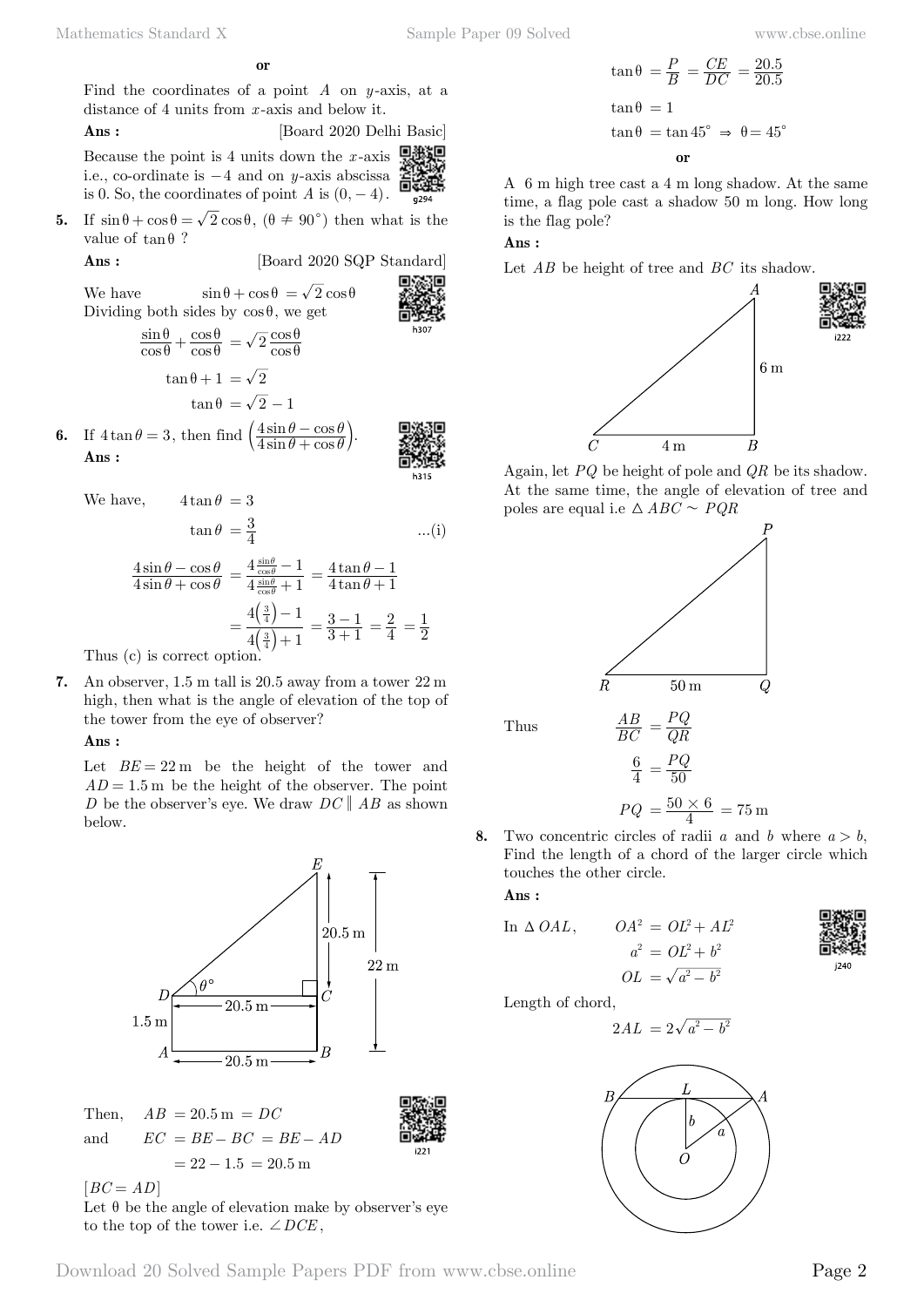$$
\mathbf{or}
$$

In the given figure, a circle touches all the four sides of quadrilateral  $ABCD$  with  $AB = 6$  cm,  $BC = 7$  cm and *CD* = 4 cm, then what is the length of *AD* ?



### **Ans :**

Four sides of a quadrilateral *ABCD* are tangent to a circle.

$$
AB + CD = BC + AD
$$
  

$$
6 + 4 = 7 + AD
$$
  

$$
AD = 10 - 7 = 3 \text{ cm}
$$

**9.** To divide a line segment AB in the ratio 2:5, a ray *AX* is drawn such that  $\angle BAX$  is acute. Then points are marked at equal intervals on AX. What is the minimum number of these points ?



Minimum number of points marked on *AX* are  $2 + 5 = 7$ .

 **o**

To divide the line segment  $AB$  in the ratio  $2:3$ , a ray  $AX$  is drawn such that  $\angle BAX$  is acute, AX is then marked at equal intervals. Find minimum number of these marks.

## **Ans :** [Board Term]

$$
AX = 2012
$$

Minimum number of points marked on are  $2 + 3 = 5$ .

**10.** In the given figure, *AB* is the diameter where  $AP = 12$  cm and  $PB = 16$  cm. Taking the value of  $\pi$ as 3, find the perimeter of the shaded region.



**Ans :** [Board Term-2 2012]





Radius of circle  $= 10$  cm.

# Perimeter of shaded region

$$
\pi r + AP + PB = 3 \times 10 + 12 + 16
$$
  
= 30 + 12 + 16 = 58 cm

11. Find the area  $(in cm<sup>2</sup>)$  of the circle that can be inscribed in a square of side 8 cm.

**Ans :** [board Term-2, 2012 Set (28, 32, 33)]









heights of 60 students of a class Height (in cm) 150- 155 155- 160 160- 165 165- 170 170- 175 175- 180 Number o f students 15 | 13 | 10 | 8 | 9 | 5

What is the upper limit of the median class in the given data?

### **Ans :** [Board 2020 SQP Standard]

We prepare the following cumulative table

Side of square  $=$  diameter of circle  $= 8 \text{ cm}$ 

Area of circle,  $\pi r^2 = \pi \times 4 \times 4 = 16\pi$  cm<sup>2</sup> **12.** Consider the following frequency distribution of the

Radius of circle,  $r = \frac{8}{2} = 4$  cm

| Height $x$ (in cm) | of<br>Number<br>Students $(f)$ | сf |
|--------------------|--------------------------------|----|
| 150-155            | 15                             | 15 |
| 155-160            | 13                             | 28 |
| 160-165            | 10                             | 38 |
| 165-170            | 08                             | 46 |
| 170-175            | 09                             | 55 |
| 175-180            | 08                             | 63 |
|                    | $N = 63$                       |    |

We have,  $N = 63; \frac{N}{2}$  $\frac{N}{2} = \frac{63}{2} = 31.5$ 



The cumulative frequency just greater than  $\frac{N}{2}$  is 38 and the corresponding class is 160-165. Thus upper limit is 165.

 $\sum (f_i x_i - \overline{x}) = \sum f_i x_i - \sum \overline{x} = \sum f_i x_i - n \overline{x}$ 

**13.** If *xi* 's are the mid-points of the class intervals of grouped data,  $f_i$ 's are the corresponding frequencies and  $\bar{x}$  is the mean, then find  $\sum (f_i x_i - \bar{x})$ .

 $=\sum f_i x_i - \sum f_i x_i = 0 \qquad \quad \left(\overline{x} = \frac{\sum f_i x_i}{n}\right)$ 

 **Ans :**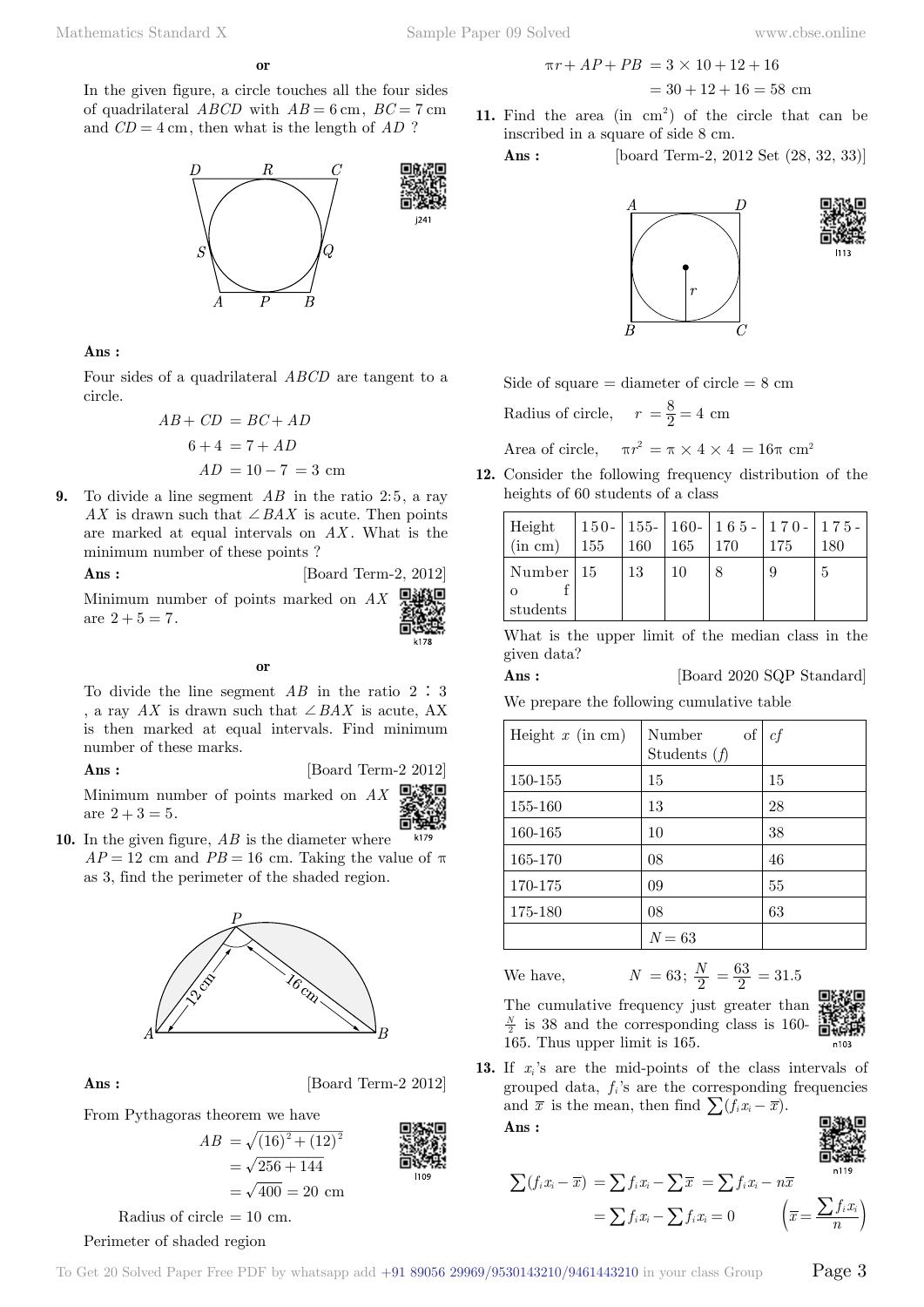**14.** Out of one digit prime numbers, one number is selected at random. What is the probability of selecting an even number?

## **Ans :**

One digit prime numbers are 2, 3, 5, 7. Out of these numbers, only the number 2 is even.

$$
n(S) = 4
$$
  
\n
$$
n(E) = 1
$$

Required probability,

$$
P(E) = \frac{n(E)}{n(S)} = \frac{1}{4}
$$

**15.** Find the probability of an impossible event.

**Ans :** [Board Term-2, 2012]

Probability of impossible event is 0.

*n S*( ) = 4

**16.** A number is selected at random from 1 to ■ o137 30. Find the probability that it is a prime number.

**Ans :** [Board Term-2, 2014]

Number of possible outcomes,

$$
n(S) = 30
$$



3, 5, 7, 11, 13, 17, 19, 23 and 29.

Number of favourable outcomes,  $n(E) = 10$ 

 $P(\text{prime }), \qquad P(E) = \frac{n(E)}{n(S)}$ 

Prime numbers are 2,

# **Section II**

**Case study-based questions are compulsory. Attempt any 4 sub parts from each question. Each question carries 1 mark.**

 $\left( S\right)$  $\big)$   $=\frac{10}{30}=\frac{1}{3}$ 

**17.** For a jewellery metal box to satisfy certain requirements, its length must be three meter greater than the width, and its height must be two meter less than the width.



- (i) If width is taken as *x* , which of the following polynomial represent volume of box ?
	- (a)  $x^2 5x 6$
	- (b)  $x^3 + x^2 6x$
	- (c)  $x^3 6x^2 6x$
	- (d)  $x^2 + x 6$
- (ii) Which of the following polynomial represent the area of metal sheet used to make box ? (a)  $x^2 - 5x - 6$  (b)  $6x^2 + 4x - 12$

(c) 
$$
x^3 - 6x^2 - 6x
$$
 (d)  $6x^2 + 3x - 4$ 

(iii) If it must have a volume of  $18 \text{ in}^3$ , what must be its length ?

(a) 6 in (b) 3 in (c)  $4 \text{ in}$  (d)  $2 \text{ in}$ 

(iv) At a volume of  $18 \text{ in}^3$ , what must be its height ?

- (a)  $1 \text{ in}$  (b)  $3 \text{ in}$ (c) 2 in (d) 4 in
- (v) If box is made of a metal sheet which cost is 10 rs per  $in^2$ , what is the cost of metal ?
	- (a) Rs 540 (b) Rs 1080
	- (c) Rs 270 (d) Rs 340

 **Ans :**

(i) 
$$
V(x) = x(x+3)(x-2)
$$

$$
= x(x^2 + x - 6) = x^3 + x^2 - 6x
$$

Thus (d) is correct option.

(ii) 
$$
S(x) = 2(LW + WH + HL)
$$

$$
= 2[x(x+3) + (x+3)(x-2) + x(x-2)]
$$

$$
= 2[x^2 + 3x + x^2 + x - 6 + x^2 - 2x]
$$

$$
= 2(3x^2 + 2x - 6)
$$

$$
= 6x^2 + 4x - 12
$$
Thus (b) is correct option

Thus (b) is correct option.

(iii) We have 
$$
V(x) = x^3 + x^2 - 6
$$

$$
18 = x^3 + x^2 - 6x
$$

$$
x^3 + x^2 - 6x - 18 = 0
$$

$$
x^3 - 3x^2 + 4x^2 - 12x + 6x - 18 = 0
$$

$$
x^2(x-3) + 4x(x-3) + 6(x-3) = 0
$$

$$
(x-3)(x^2 + 4x + 6) = 0
$$

Thus width is 3 in.

Length =  $x + 3 = 6$  in Thus (a) is correct option.

(iv) Height = 
$$
x-2 = 3-2 = 1
$$
 in  
Thus (a) is correct option.

(v) 
$$
S(x) = 6x^2 + 4x - 12
$$
  
= 6 × 3 × 3 + 4 × 3 - 12 = 54 in<sup>2</sup>  
 $C = 10 × 54 = 540$  ₹  
Thus (a) is correct option.

**18.** Raju and his classmates planned a picnic in zoo. The total budget for picnic was Rs 2000 but 5 students failed to attend the picnic and thus the contribution for each student was increased by Rs 20.

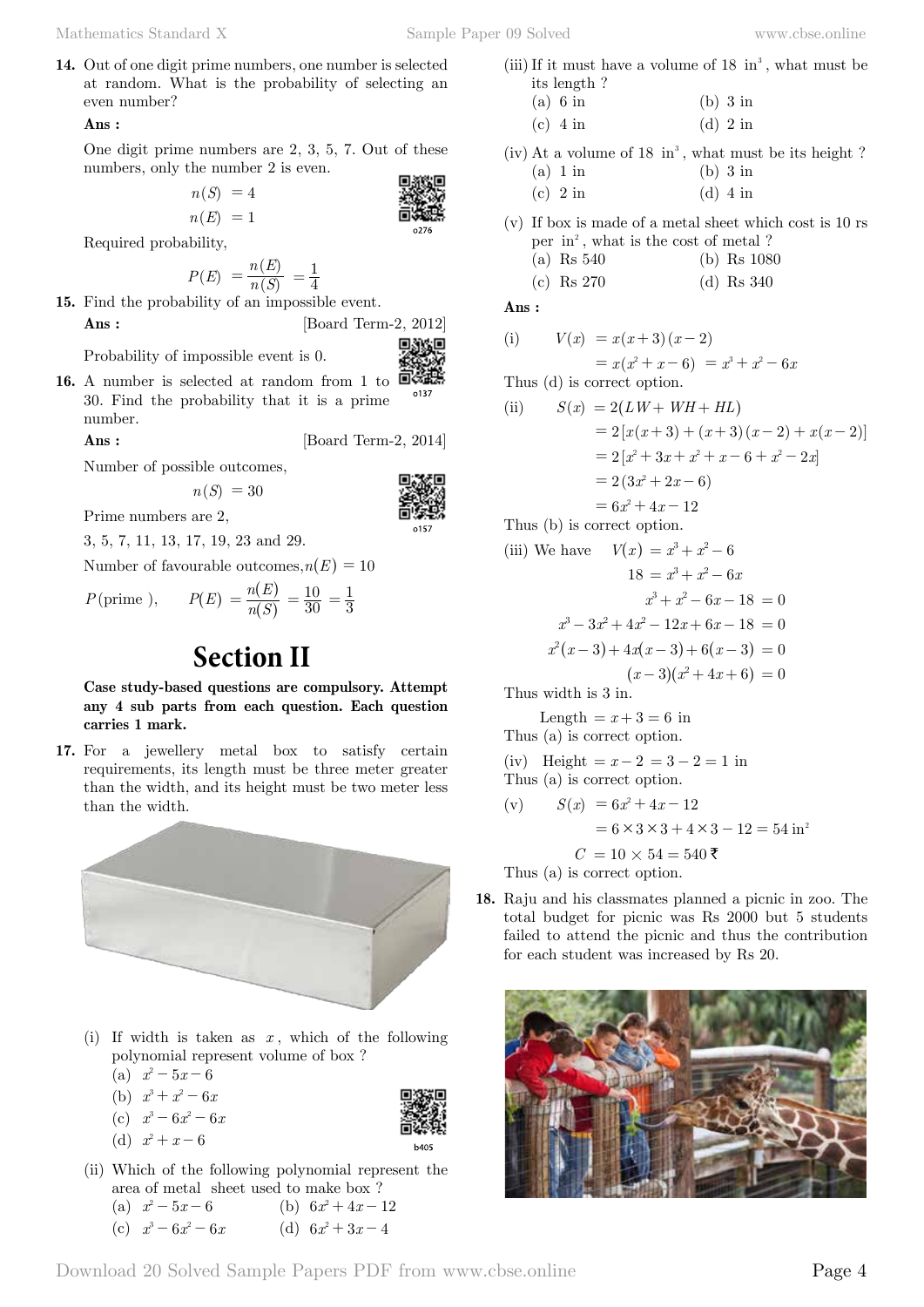The expanse of different item was as follows.

| S. No. | Article                | Cost per student |    |
|--------|------------------------|------------------|----|
|        | Entry ticket           | Rs 5             | ř. |
| 2      | Coffee                 | Rs 10            |    |
| 3      | Food                   | $Rs\ 25$         |    |
|        | Travelling<br>$\cos t$ | Rs 50            |    |
| 5      | Ice-cream              | Rs 15            |    |

- (i) If *x* is the number of students planned for picnic, which is the correct quadratic equation that describe the situation.
	- (a)  $x^2 5x 500 = 0$  (b)  $x^2 + 4x 400 = 0$

(c) 
$$
x^2 + 5x - 500 = 0
$$
 (d)  $x^2 - 4x + 400 = 0$ 

- (ii) What is the number of students planned for picnic ?
	- (a) 30 (b) 40
	- (c) 25 (d) 20
- (iii) What is the number of students who attended the picnic?

| $(a)$ 20 | $(b)$ 40 |  |
|----------|----------|--|
| (c) 15   | $(d)$ 25 |  |

- (iv) What is the total expanse for this picnic ?
	- (a) Rs 1500 (b) Rs 2000
	- (c) Rs 1000 (d) Rs 2100
- (v) How much money they spent for travelling ? (a) Rs 500 (b) Rs 1000
	- (c) Rs 800 (d) Rs 3750

 **Ans :**

(i) We have  $\frac{2000}{x} + 20 = \frac{2000}{x - 5}$  $2000(x-5) + 20x(x-5) = 2000x$  $-10000 + 20x^2 - 100x = 0$  $x^2 - 5x - 500 = 0$ Thus (a) is correct option. (ii) We have  $x^2 - 5x - 500 = 0$  $x^2 - 25x + 20x - 500 = 0$  $x(x-25) + 20(x-25) = 0$  $(x - 25)(x + 20) = 0$  $x = 25, -20$ Thus (c) is correct option.

(iii)  $x = 25 - 5 = 20$  Students attended picnic Thus (a) is correct option.

(iv) Expanse per student=  $5 + 10 + 25 + 50 + 15$ 

 $= 105$ 

Total expanse,  $105 \times 20 = 2100$ Thus (d) is correct option.

(v) Expanse on travelling  $50 \times 20 = 1000$ Thus (b) is correct option.

**19.** Resident Welfare Association (RWA) of a Gulmohar Society in Delhi have installed three electric poles *A*, *B* and *C* in a society's common park. Despite these three poles, some parts of the park are still in dark. So, RWA decides to have one more electric pole *D* in the park.



The park can be modelled as a coordinate systems given below.



On the basis of the above information, answer any four of the following questions:

(i) What is the position of the pole *C* ?

| $(a)$ $(4, 5)$ | (b) $(5, 4)$ |
|----------------|--------------|
| $(c)$ $(6, 5)$ | (d) $(5, 6)$ |

(ii) What is the distance of the pole *B* from the corner *O* of the park ?

(a) 
$$
6\sqrt{2}
$$
 units (b)  $3\sqrt{2}$  units

- (c)  $6\sqrt{3}$  units (d)  $3\sqrt{3}$  units
- (iii) Find the position of the fourth pole *D* so that four points *A*, *B C* and *D* form a parallelogram . (a)  $(5, 2)$  (b)  $(1, 5)$ (c)  $(1, 4)$  (d)  $(2, 5)$
- (iv) What is the distance between poles *A* and *C* ?
	- (a)  $6\sqrt{2}$  units (b)  $3\sqrt{2}$  units
	- (c)  $6\sqrt{3}$  units (d)  $3\sqrt{3}$  units
- (v) What is the distance between poles *B* and *D*? (a)  $2\sqrt{3}$  units (b)  $\sqrt{28}$  units

(c) 
$$
6\sqrt{3}
$$
 units (d)  $\sqrt{26}$  units

 **Ans :**

(i) From the given digram we can easily get that position of the pole *C* (5, 4).

Thus (b) is correct option.

(ii) Coordinates of  $B$  are  $(6, 6)$ .

Distance from origin =  $\sqrt{(6 - 0)^2 + (6 - 0)^2}$  $=\sqrt{36 + 36} = 6\sqrt{2}$  units

Thus (a) is correct option.

(iii) If *ABCD* is a parallelogram, the diagonals bisects each other. Here *AC* and *BD* are diagonals.

Mid-point of 
$$
AC = \left(\frac{2+5}{2}, \frac{7+4}{2}\right) = (3.5, 5.5)
$$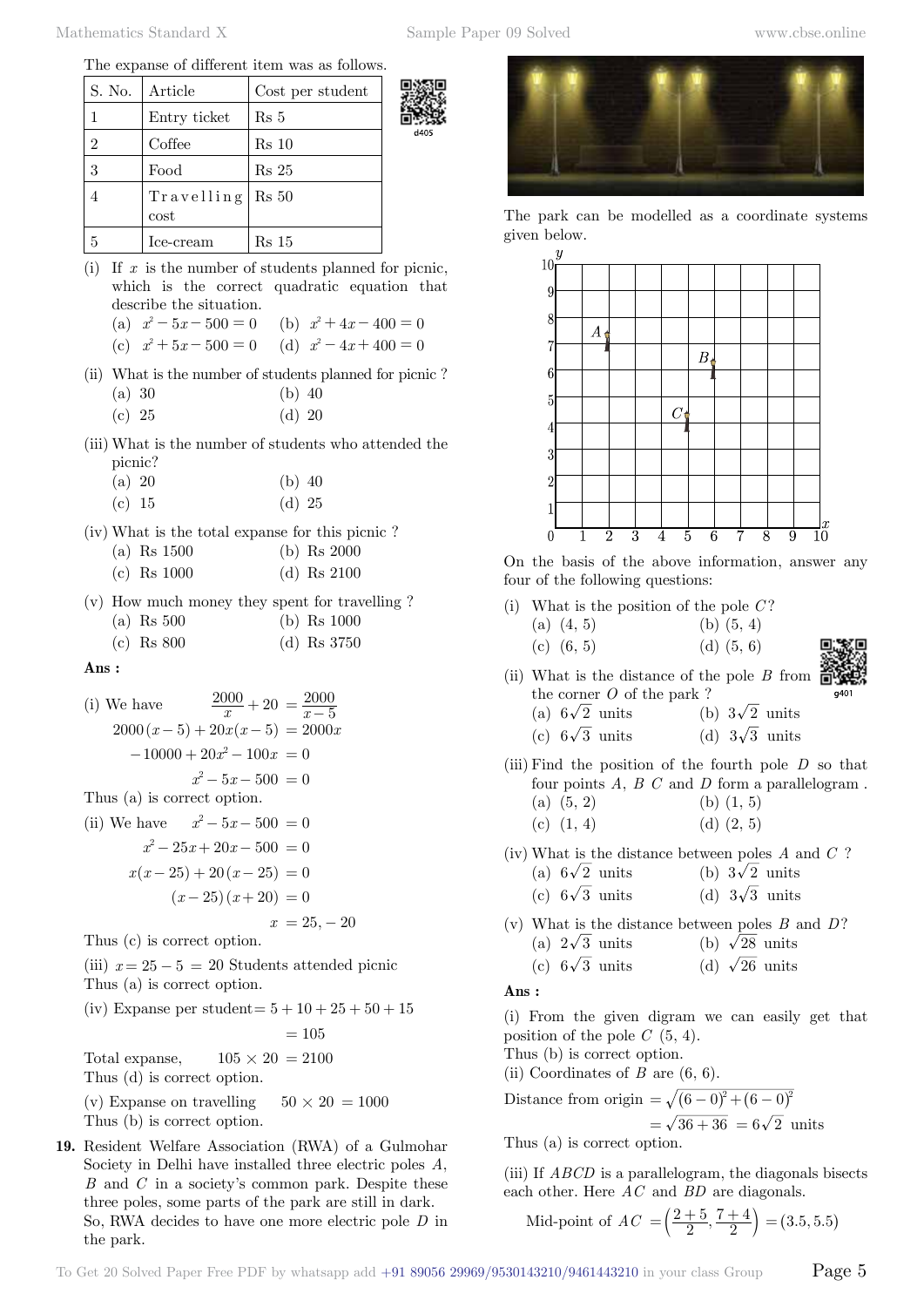Now *<sup>x</sup>*

$$
\frac{6+x}{2} = 3.5
$$
 and 
$$
\frac{6+y}{2} = 5.5
$$

 $x = 1$  and  $y = 5$ Thus (b) is correct option.

(iv) Coordinates of *A* are (2, 7) and coordinates of *C* are (5, 4).

Distance between pole *A* and *C* ,

$$
AC = \sqrt{(5-2)^2 + (4-7)^2}
$$
  
=  $\sqrt{9+9} = 3\sqrt{2}$  units

Thus (b) is correct option.

(v) Coordinates of *B* are (6, 6) and coordinates of *D* are (1, 5).

Distance between pole *B* and *D* ,

$$
BD = \sqrt{(6-1)^2 + (6-5)^2}
$$
  
=  $\sqrt{5^2 + 1^2}$   
=  $\sqrt{25 + 1} = \sqrt{26}$  units

Thus (d) is correct option.

**20.** The boiler is essentially a closed vessel inside which water is stored. Fuel is burnt in a furnace and hot gasses are produced. These hot gasses come in contact with water vessel where the heat of these hot gases transfer to the water and consequently steam is produced in the boiler. Then this steam is piped to the turbine of thermal power plant. There are many different types of boiler utilized for different purposes like running a production unit, sanitizing some area, sterilizing equipment, to warm up the surroundings etc.



Rajesh has been given the task of designing a boiler for NTPC. Boiler consist of a cylindrical part in middle and two hemispherical part at its both end. The cross section of boiler is given below. Length of cylindrical part is the 3 times of radius of hemispherical part.



(i) Which of the following is correct expression for the surface area of cylindrical part of boiler?

| (a) $2\pi r^2$ | (b) $6\pi r^2$ |                |
|----------------|----------------|----------------|
| (c) $4\pi r^2$ | (d) $8\pi r^2$ | District<br>高等 |

(ii) Which of the following is correct expression for the total surface area of boiler?  $(1)$   $22$   $2$ <sup>11</sup> <sup>2</sup> *<sup>π</sup>*

(a) 
$$
\frac{22}{3}\pi r^2
$$
 (b)  $\frac{11}{3}\pi r^2$   
(c)  $6\pi r^2$  (d)  $10\pi r^2$ 

(iii) Which of the following is correct expression for the volume of boiler?

(a) 
$$
\frac{15}{4}\pi r^3
$$
 (b)  $\frac{19}{3}\pi r^3$ 

(c) 
$$
\frac{13}{3}\pi r^3
$$
 (d)  $\frac{17}{4}\pi r^3$ 

(iv) What is the ratio of volume to the surface area? (a)  $\frac{13}{30}r$  $\frac{13}{30}r$  (b)  $\frac{3}{10}r$ 

(c) 
$$
\frac{10}{3}r
$$
 (d)  $\frac{3}{10}r$ 

(v) If  $r = 3$  m, what is the volume of boiler? (a)  $117\pi \text{ m}^3$  (b)  $125\pi \text{ m}^3$ 

(c) 
$$
231\pi
$$
 m<sup>3</sup> (d)  $238\pi$  m<sup>3</sup>

 **Ans :**

(i) Radius of cylindrical part is equal to the radius of hemispherical part and length of cylindrical part is three times of radius.

Surface area of cylindrical part of boiler  $= 2\pi r l$ 

Since 
$$
l = 3r
$$
,  $2\pi rl = 2\pi r \times 3r = 6\pi r^2$ 

Thus (b) is correct option.

(ii) Total surface area of boiler

 $=$  SA of cylindrical part  $+$  SA of two hemisphere

$$
= 6\pi r^2 + 2\left(\frac{4\pi r^2}{2}\right)
$$

$$
= 6\pi r^2 + 4\pi r^2 = 10\pi r^2
$$

Thus (d) is correct option.

(iii) Volume of boiler,

= Volume of cylinder+ Volume of two hemisphere

$$
= \pi r^2 l + 2\left(\frac{2\pi}{3} \times r^3\right)
$$

$$
= \pi r^2 \cdot 3r + \frac{4\pi}{3} \times r^3
$$

$$
= \left(3 + \frac{4}{3}\right)\pi r^3 = \frac{13}{3}\pi r^3
$$

Thus (c) is correct option.

(iv) Ratio of volume to the surface  $=\frac{3}{10\pi r}$ *r*  $\frac{\frac{13}{3}\pi r^3}{10\pi r^2}$  $=\frac{\frac{13}{3}\pi r^3}{10\pi r^2}=\frac{13}{30}r$ 

Thus (a) is correct option.

(v) At  $r = 3$  m volume of boiler,

$$
= \frac{13}{3}\pi r^3 = \frac{13}{3} \times \pi \times 3^3
$$

$$
= 13 \times \pi \times 9 = 117\pi \text{ m}^3
$$

Thus (a) is correct option.

# **Part - B**

# **All questions are compulsory. In case of internal choices, attempt anyone.**

**21.** Show that  $5\sqrt{6}$  is an irrational number. **Ans :** [Board Term-1 2015]

 $m405$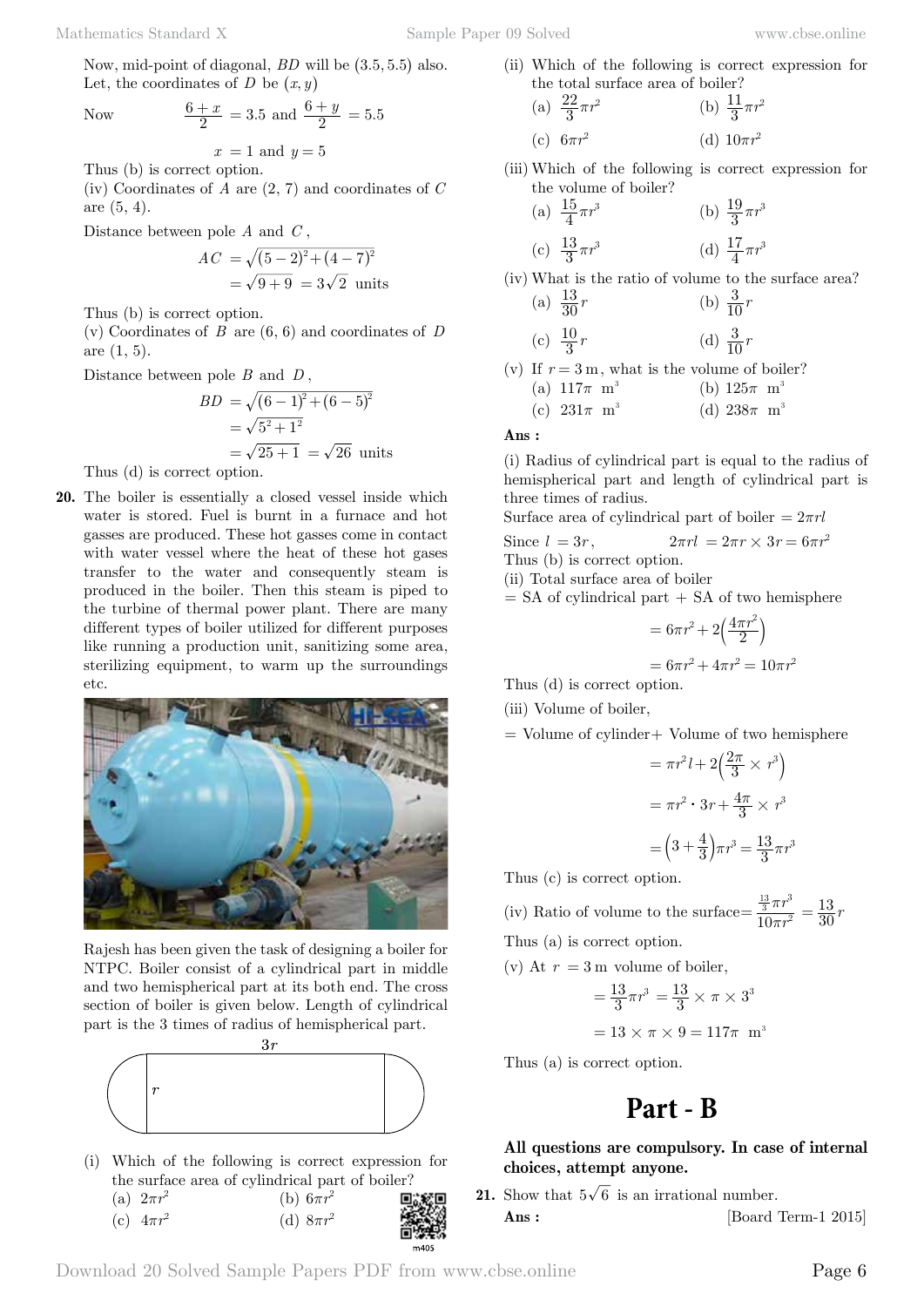Let  $5\sqrt{6}$  be a rational number, which can be expressed as  $\frac{a}{b}$ , where  $b \neq 0$ ; *a* and *b* are co-primes.

Now  $5\sqrt{6} = \frac{a}{b}$ 

 $\overline{6} = \frac{a}{5b}$ 

or,  $\sqrt{6}$  = rational

But,  $\sqrt{6}$  is an irrational number. Thus, our assumption is wrong. Hence,  $5\sqrt{6}$  is an irrational number.

 **o**

Write the denominator of the rational number  $\frac{257}{500}$  in the form  $2^m \times 5^n$ , where *m* and *n* are non-negative integers. Hence write its decimal expansion without actual division.

Ans : [Board Term-1 2012, NCERT Exemplar]

We have  $500 = 25 \times 20$ 

$$
= 52 \times 5 \times 4
$$
\n
$$
= 53 \times 22
$$
\n
$$
= 53 \times 22
$$
\n9.3133

Here denominator is 500 which can be written

as  $2^2 \times 5^3$ .

Now decimal expansion,

$$
\frac{257}{500} = \frac{257 \times 2}{2 \times 2^2 \times 5^3} = \frac{514}{10^3}
$$

$$
= 0.514
$$

**22.** In the figure,  $ABCDE$  is a pentagon with  $BE \parallel CD$ and *BC*  $\parallel$  *DE*. *BC* is perpendicular to *CD*.  $AB = 5$  cm,  $AE = 5$  cm,  $BE = 7$  cm,  $BC = x - y$  and  $CD = x + y$ . If the perimeter of *ABCDE* is 27 cm. Find the value of *x* and *y*, given *x*,  $y \neq 0$ .





**Ans :** [Board 2020 SQP Standard]

We have redrawn the given figure as shown below.



We have *CD* = *BE*

Also, perimeter of *ABCDE* is 27 cm, thus  
\n
$$
AB + BC + CD + DE + AE = 27
$$
  
\n $5 + (x - y) + (x + y) + (x - y) + 5 = 27$   
\n $3x - y = 17$  ...(2)

Adding equation (1) and (2) we have

 $4x = 24 \Rightarrow x = 6$ 

Substituting  $x = 6$  in equation (1) we obtain

$$
y = 7 - x = 7 - 6 = 1
$$

Thus  $x = 6$  and  $y = 1$ .

 **o**

Find the values of  $\alpha$  and  $\beta$  for which the following pair of linear equations has infinite number of solutions :  $2x + 3y = 7$ ;  $2\alpha x + (\alpha + \beta)y = 28$ .

**Ans :** [Board Term-1 2011]

We have  $2x + 3y = 7$  and  $2\alpha x + (\alpha + \beta)y = 28$ .

For a pair of linear equations to be consistent and having infinite number of solutions,



Hence  $\alpha = 4$ , and  $\beta = 8$ 

**23.** Find the roots of the quadratic equation  $4x^2 - 4px + (p^2 - q^2) = 0$ 

**Ans :** [Board Term-2, 2014]

We have  $4x^2 - 4px + (p^2 - q^2) = 0$ 

Comparing with  $ax^2 + bx + c = 0$  we get

$$
a = 4, b = -4p, c = (p2 - q2)
$$

The roots are given by the quadratic formula,

$$
x = \frac{-b \pm \sqrt{b^2 - 4ac}}{2a}
$$
  
=  $\frac{4p \pm \sqrt{16p^2 - 4 \times 4 \times (p^2 - q^2)}}{2 \times 4}$   
=  $\frac{4p \pm \sqrt{16p^2 - 16p^2 + 16q^2}}{8}$   
=  $\frac{4p \pm 4q}{8}$   
=  $\frac{4p \pm 4q}{8}$   
=  $\frac{4p \pm 4q}{8}$ 

Thus roots are  $\frac{p+q}{2}, \frac{p-q}{2}$ .

24. In an equilateral triangle *ABC*, *AD* is drawn perpendicular to *BC* meeting *BC* in *D*. Prove that  $AD^2 = 3BD^2$ .

**Ans :** [Board Term-1 2012]

In  $\triangle ABD$ , from Pythagoras theorem,

To Get 20 Solved Paper Free PDF by whatsapp add  $+91\,89056\,29969/9530143210/9461443210$  in your class Group  $\qquad$   $\qquad$   $\qquad$   $\qquad$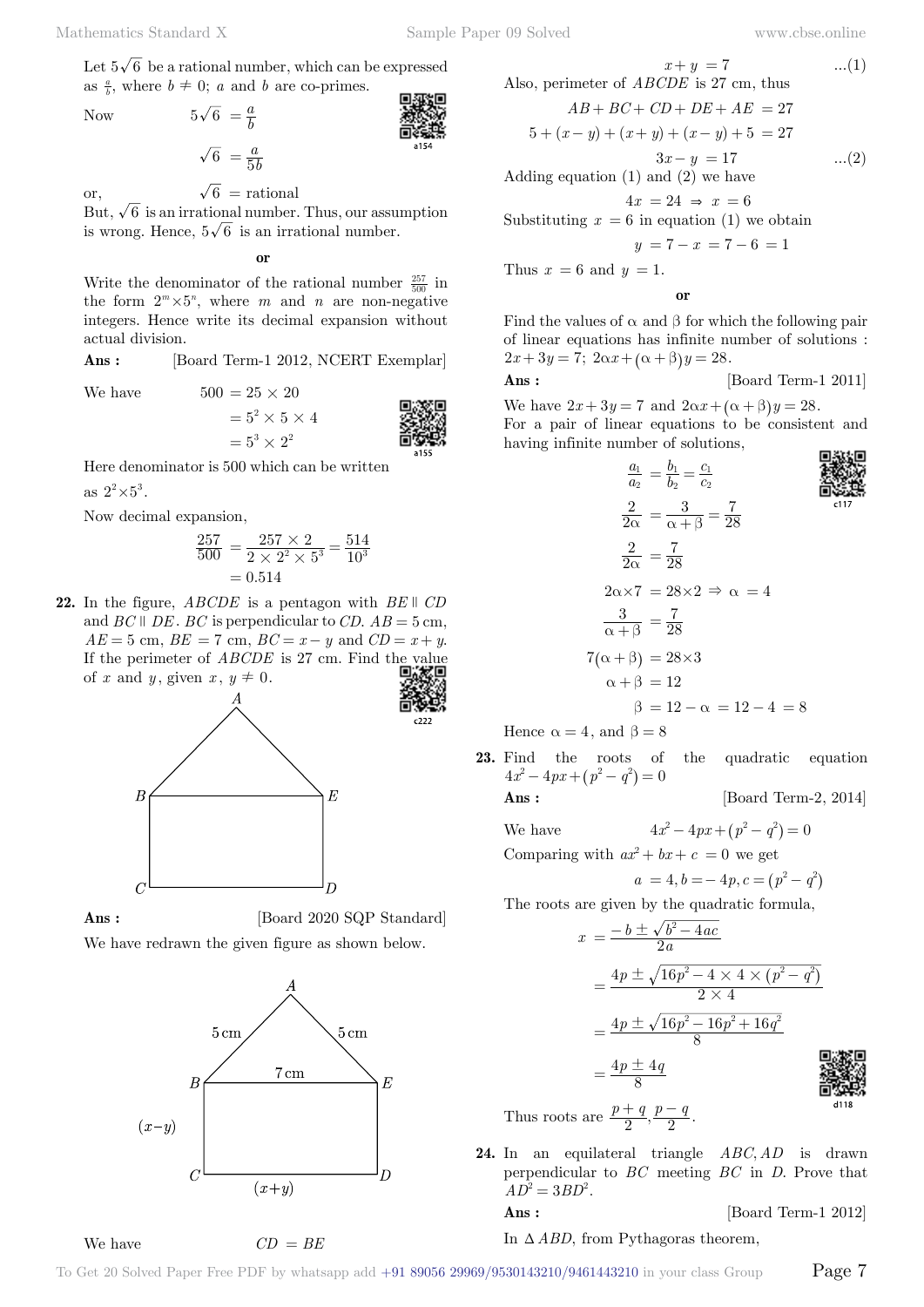$\overline{A}$  $\overline{B}$  $\overline{C}$ 

 $AB^2 = AD^2 + BD^2$ Since  $AB = BC = CA$ , we get  $BC^{2} = AD^{2} + BD^{2}$ ,

Since  $\perp$  is the median in an equilateral  $\triangle$ ,  $BC = 2BD$  $(2BD)^2 = AD^2 + BD^2$ 

$$
(2DD) = AD + DD
$$

$$
ABD2 - BD2 = AD2
$$

$$
3BD2 = AD2
$$

**25.** Prove that :  $\frac{\cos A}{1 + \tan A}$ cot sin *A A A*  $\frac{\cos A}{1 + \tan A} - \frac{\sin A}{1 + \cot A} = \cos A - \sin A$ **Ans :** [Board Term-1 2016]

 $\frac{\cos A}{1 + \tan A} - \frac{\sin A}{1 + \cot A}$ cos *A* sin tan *A* cot *A* cos *A* sin *A* = − sin *A* cos *A*  $1 + \frac{\sin A}{\cos A}$  1  $^{+}$  $^{+}$ cos *A* sin *A* h165  $= \frac{\cos^2 A}{\cos A + \sin A} - \frac{\sin^2 A}{\sin A + \cos A}$  $=\frac{\cos^2 A}{\cos A+\sin A}$ *A* sin  $A + \sin A$  $\sin A + \cos A$  $A + \cos A$  $=\frac{\cos^2 A - \sin A}{(\sin A + \cos A)}$  $=\frac{\cos^2 A-\sin^2 A}{(\sin A+\cos A)}$  $A + \cos A$  $\left( \sin A + \cos A \right)$  $=\frac{(\cos A + \sin A)(\cos A - \sin A)}{\sin A + \cos A}$  $=\frac{(\cos A + \sin A)(\cos A - \sin A)}{\sin A + \cos A}$ 

$$
= \cos A - \sin A
$$
 Hence Proved.

**26.** Find the mode of the following distribution :

| Classes   | $25 -$<br>30 | $30-$<br>35 | $35-$ | 40-<br>45 | 45-<br>50 | $50-$<br>55 |
|-----------|--------------|-------------|-------|-----------|-----------|-------------|
| Frequency | 25           | 34          | 50    | 19        | 38        |             |

$$
\mathbf{Ans}:
$$

Class 35-40 has the maximum frequency 50, therefore this is model class.

Now 
$$
l = 35
$$
,  $f_1 = 50$ ,  $f_2 = 42$ ,  $f_0 = 34$ ,  $h = 5$   
Mode,  $M_0 = l + \left(\frac{f_1 - f_0}{2f_1 - f_0 - f_2}\right)h$ 

Mode,

\n
$$
M_{o} = l + \left(\frac{\hbar - \hbar}{2f - f_{o}} - \frac{1}{f_{o}}\right)h
$$
\n
$$
= 35 + \frac{50 - 34}{100 - 34 - 42} \times 5
$$
\n
$$
= 35 + \frac{16 \times 5}{24} = 38.33
$$

**27.** Prove that  $\sqrt{3}$  is an irrational number. **Ans :** [Board 2020 OD Basic]

Assume that  $\sqrt{3}$  is a rational number. Therefore, we can write it in the form of  $\frac{a}{b}$  where *a* and *b* are coprime integers and  $q \neq 0$ .

Assume that  $\sqrt{3}$  be a rational number then we have

$$
\sqrt{3} = \frac{a}{b},
$$

where *a* and *b* are co-primes and  $b \neq 0$ .

Now 
$$
a = b\sqrt{3}
$$

Squaring both the sides, we have

$$
a^2 = 3b^2
$$

Thus 3 is a factor of  $a^2$  and in result 3 is also a factor of *a* .

Let  $a = 3c$  where c is some integer, then we have

$$
a^2 = 9c^2
$$

Substituting 
$$
a^2 = 3b^2
$$
 we have

$$
3b^2 = 9c^2
$$

$$
b^2 = 3c^2
$$

Thus 3 is a factor of  $b^2$  and in result 3 is also a factor of *b*.

Thus 3 is a common factor of *a* and *b*. But this contradicts the fact that *a* and *b* are co-primes. Thus, our assumption that  $\sqrt{3}$  is rational number is wrong. Hence  $\sqrt{3}$  is irrational.

**28.** Solve the following pair of equations for *x* and *y* :

$$
\frac{a^2}{x} - \frac{b^2}{y} = 0,\\ \frac{a^2b}{x} + \frac{b^2a}{y} = a + b, \qquad x \neq 0; y \neq 0.
$$

**Ans :** [Board Term-1 2011]

We have

$$
\frac{a^2b}{x} + \frac{b^2a}{y} = a + b = a + b
$$

*x a*

Substituting  $p = \frac{1}{x}$  and  $q = \frac{1}{y}$  in the given equations,

*y*  $\frac{b^2}{a} - \frac{b^2}{a} = 0$ 

$$
a^2 p - b^2 q = 0 \tag{1}
$$

$$
a^2bp + b^2aq = a + b \qquad \qquad \dots (2)
$$

Multiplying equation (1), by *a*

$$
a^3 p - b^2 a q = 0 \tag{3}
$$

 $=\frac{1}{a^2}$ 

Adding equation (2) and equation (3),

$$
(a3 + a2 b)p = a + b
$$

$$
p = \frac{(a+b)}{a+b}
$$

$$
\begin{matrix}\n\mathbf{1}_{\mathbf{1}_{\mathbf{1}_{\mathbf{3}}}} \\
\mathbf{1}_{\mathbf{1}_{\mathbf{3}}}} \\
\mathbf{1}_{\mathbf{1}_{\mathbf{4}}}\n\end{matrix}
$$

or, 
$$
p = \frac{(a+b)}{a^2(a+b)}
$$

Substituting the value of  $p$  in equation  $(1)$ ,

$$
a^2 \left( \frac{1}{a^2} \right) - b^2 q = 0 \Rightarrow q = \frac{1}{b^2}
$$

Now, 
$$
p = \frac{1}{x} = \frac{1}{a^2} \Rightarrow x = a^2
$$

and  $q = \frac{1}{y} = \frac{1}{b^2} \Rightarrow y = b^2$ 

Hence,  $x = a^2$  and  $y = b^2$ 

$$
\quad \text{or} \quad
$$

Solve for *x* and *y* :

 $ax + by = \frac{a+b}{2}$  $3x + 5y = 4$ 

**Ans :** [Board Term-1 2011, Set-44]

We have 
$$
ax + by = \frac{a+b}{2}
$$
  
or  $2ax + 2by = a + b$  ...(1)



n183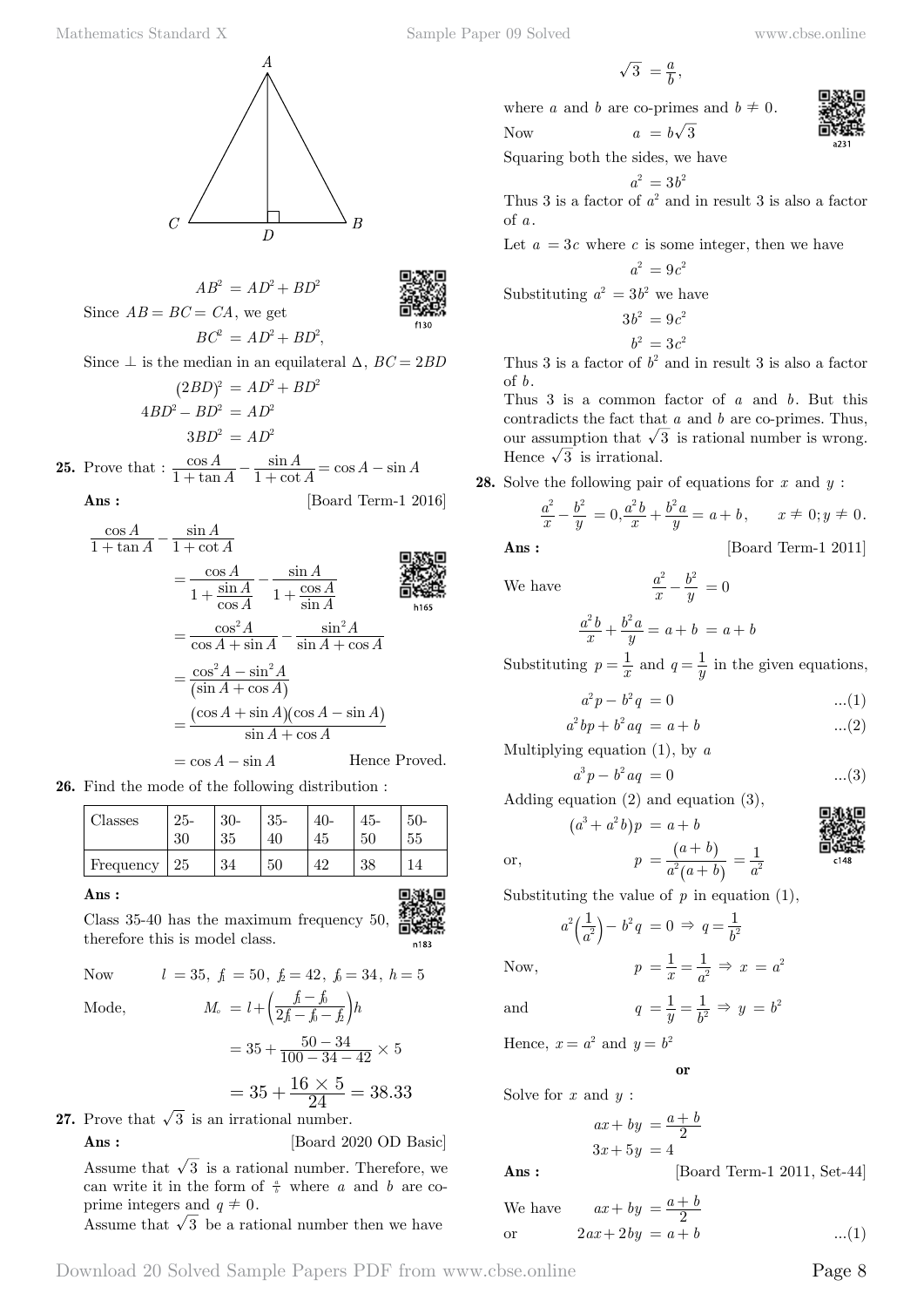$6bx + 10by = 8b$  ...(4)

 $5a-3$ 

Subtracting (4) from (3) we have

or 
$$
x = \frac{5a - 3b}{10a - 6b} = \frac{1}{2}
$$
  
Substitute  $x = \frac{1}{2}$  in equation (2), we get

 $( 10a - 6b) x = 5a - 3b$ 

$$
3 \times \frac{1}{2} + 5y = 4
$$
  

$$
5y = 4 - \frac{3}{2} = \frac{5}{2}
$$
  

$$
y = \frac{5}{2 \times 5} = \frac{1}{2}
$$

Hence  $x = \frac{1}{2}$  and  $y = \frac{1}{2}$ .

**29.**  $\triangle ABC$  is right angled at *C*. If *p* is the length of the perpendicular from  $C$  to  $AB$  and  $a, b, c$  are the lengths of the sides opposite  $\angle A, \angle B$  and  $\angle C$  respectively, then prove that  $\frac{1}{p^2} = \frac{1}{a^2} + \frac{1}{b^2}$ .

 $\mathbf{Ans:} \quad \begin{array}{ccc} p & a & o \\ & & \end{array} \quad \text{[Board Term-1 2016]}$ 

As per given condition we have drawn the figure below.



In  $\triangle ACB$  and  $\triangle CDB$ ,  $\angle B$  is common and  $\angle ABC = \angle CDB = 90^{\circ}$ 

 $\triangle ABC \sim \triangle CDB$ 

*b*

Because of AA similarity we have



Now

$$
\frac{b}{p} = \frac{c}{a}
$$
\n
$$
\frac{1}{p} = \frac{c}{ab}
$$
\n
$$
\frac{1}{p^2} = \frac{c^2}{a^2 b^2}
$$
\n
$$
\frac{1}{p^2} = \frac{a^2 + b^2}{a^2 b^2}
$$
\n
$$
\frac{1}{p^2} = \frac{1}{a^2 b^2}
$$
\n
$$
\frac{1}{p^2} = \frac{1}{a^2} + \frac{1}{b^2}
$$
\nHence Proved

In  $\Delta ABC, DE \parallel BC$ . If  $AD = x + 2, DB = 3x + 16$ ,  $AE = x$  and  $EC = 3x + 5$ , them find *x*. **Ans :** [Board Term-1 2015]

 **o**

As per given condition we have drawn the figure below.



In the give figure

By BPT we have

$$
\frac{AD}{DB} = \frac{AE}{EC}
$$

$$
\frac{x+2}{3x+16} = \frac{x}{x3+5}
$$

$$
(x+2)(3x+5) = x(3x+16)
$$

$$
3x^2 + 5x + 6x + 10 = 3x^2 + 16x
$$

$$
11x + 10 = 16x
$$

$$
11x + 10 = 10
$$

$$
5x = 10 \Rightarrow x = 2
$$

*DE* || *BC*

**30.** Prove that :  $2\left(\sin^6\theta + \cos^6\theta\right) - 3\left(\sin^4\theta + \cos^4\theta\right) + 1 = 0$ **Ans :** [Board 2020 Delhi Standard]

LHS = 
$$
2(\sin^6 \theta + \cos^6 \theta) - 3(\sin^4 \theta + \cos^4 \theta) + 1
$$
  
\n=  $2[(\sin^2 \theta)^3 + (\cos^2 \theta)^3] - 3(\sin^4 \theta + \cos^4 \theta) + 1$   
\n=  $2[(\sin^2 \theta + \cos^2 \theta)(\sin^4 \theta - \sin^2 \theta \cos^2 \theta + \cos^4 \theta] +$   
\n $- 3(\sin^4 \theta + \cos^4 \theta) + 1$   
\n=  $2(\sin^4 \theta - \sin^2 \theta \cos^2 \theta + \cos^4 \theta) - 3(\sin^4 \theta + \cos^4 \theta) + 1$   
\n=  $2(\sin^4 \theta + \cos^4 \theta - \sin^2 \theta \cos^2 \theta) - 3(\sin^4 \theta + \cos^4 \theta) + 1$   
\n=  $-\sin^4 \theta - \cos^4 \theta - 2\sin^2 \theta \cos^2 \theta + 1$   
\n=  $-(\sin^4 \theta + \cos^4 \theta + 2\sin^2 \theta \cos^2 \theta) + 1$   
\n=  $-(\sin^2 \theta + \cos^2 \theta)^2 + 1$   
\n=  $-1 + 1 = 0$  = RHS

**31.** Draw a circle of radius 3 cm. From a point *P*, 7 cm away from centre draw two tangents to the circle. Measure the length of each tangent.

**Ans :** [Board Term-2 Foreign 2015]

### **Steps of Construction :**

- 1. Draw a line segment *PO* of length 7 cm.
- 2. Draw a circle with centre *O* and radius 3 cm.
- 3. Draw a perpendicular bisector of *PO*. Let *M* be the mid-point of *PO*.
- 4. Taking *M* as centre and *OM* as radius draw a circle. Let this circle intersects the given circle at the point *Q* and *R*.
- 5. Join *PQ* and *PR*. On measuring we get

$$
PQ = PR = 6.3
$$
 cm.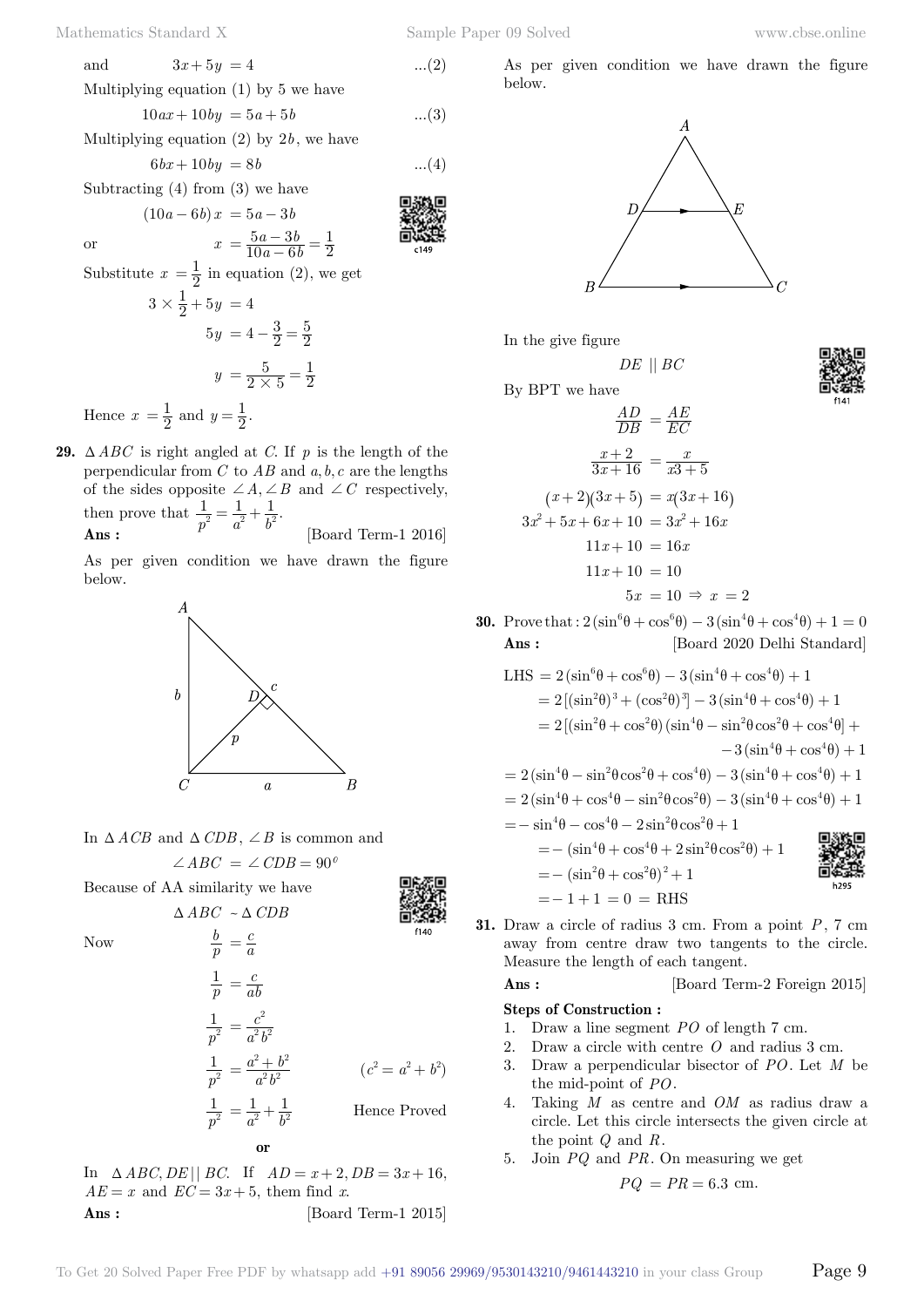

**32.** A wire when bent in the form of an equilateral triangle encloses an area of  $121\sqrt{3}$  cm<sup>2</sup>. If the wire is bent in the form of a circle, find the area enclosed by the circle. Use  $\pi = \frac{22}{7}$ .

$$
Ans: \qquad \qquad [\text{Board Term-2 OD 2017}]
$$

Let *l* be length of wire. If it is bent in the form of an equilateral triangle, side of triangle will be  $\frac{l}{3}$ . Area enclosed by the triangle, m-Arm

$$
\frac{\sqrt{3}}{4} \times \left(\frac{l}{3}\right)^2 = 121\sqrt{3}
$$
\n
$$
\frac{1}{4} \times \left(\frac{l}{3}\right)^2 = 121
$$
\n
$$
\frac{1}{2} \times \frac{l}{3} = 11
$$
\n152

 $l = 66$  cm

Same wire is bent in the form of circle. Thus circumference of circle will be 66.

$$
2\pi r = 66
$$

$$
r = \frac{66}{2\pi} = \frac{66}{2 \times \frac{22}{7}} = \frac{21}{2}
$$

Area enclosed by the circle

$$
\pi r^2 = \frac{22}{7} \times \frac{21}{2} \times \frac{21}{2} = \frac{693}{2} = 346.5
$$
 cm<sup>2</sup>

**33.** Compute the median from the following data :

| Mid-values | 115 |    |    | 125   135   145   155   165   175   185 |     |    |    |  |
|------------|-----|----|----|-----------------------------------------|-----|----|----|--|
| Frequency  | 6   | 25 | 48 | 79                                      | 116 | 60 | 38 |  |

### **Ans :**

Here, the mid-values are given So, we should first find the upper and lower limits of the various classes. The difference between two consecutive values is *h* = 125 − 115 = 10

Lower limit of a class = Mid-value 
$$
-\frac{h}{2}
$$
  
Upper limit = Mid-value  $+\frac{h}{2}$ 

| Mid-value | Class<br>Groups | Frequency | Cumulative<br>Frequency |
|-----------|-----------------|-----------|-------------------------|
| 115       | 110-120         | 6         | 6                       |
| 125       | 120-130         | 25        | 31                      |
| 135       | 130-140         | 48        | 79                      |
| 145       | 140-150         | 72        | 151                     |
| 155       | 150-160         | 116       | 267                     |
| 165       | 106-170         | 60        | 327                     |
| 175       | 170-180         | 38        | 365                     |
| 185       | 180-190         | 22        | 387                     |
| 195       | 190-200         | 3         | 390                     |

Now 
$$
N = 390
$$
;  $\frac{N}{2} = 195$ 

Cumulative frequency just greater than  $\frac{N}{2}$  is 36 and the corresponding class is 150-160. Thus median class is 150-160.

Here, 
$$
l = 150
$$
,  $f = 116$ ,  $h = 10$ ,  $F = 151$   
\nMedian,  $M_d = l + \left(\frac{\frac{N}{2} - F}{f}\right)h$   
\n $= 150 + \frac{195 - 151}{116} \times 10$   
\nAnswer 16.235

 $= 153.8$ 

**34.** If the sum of first *n* term of an an AP is given by  $S_n = 3n^2 + 4n$ . Determine the AP and the  $n^{th}$  term. **Ans :** [Board Term-2 2014]

Let the first term be *a* , common difference be *d* , *n*th term be  $a_n$  and sum of *n* term be  $S_n$ .

We have 
$$
S_n = 3n^2 + 4n.
$$
  
\n $a_1 = 3(1)^2 + 4(1) = 7$   
\n $a_1 + a_2 = S_2 = 3(2)^2 + 4(2)$   
\n $= 12 + 8 = 20$   
\n $a_2 = S_2 - S_1 = 20 - 7 = 13$   
\n $a + d = 13$   
\nor,  $7 + d = 13$   
\nThus  $d = 13 - 7 = 6$   
\nHence AP is 7, 13, 19, ......  
\nNow,  $a_n = a + (n - 1)d$   
\n $= 7 + (n - 1)(6)$   
\n $= 7 + 6n - 6$   
\n $= 6n + 1$   
\n $a_n = 6n + 1$   
\n $a_n = 6n + 1$ 

 **o**

The sum of the 3*rd* and 7*th* terms of an AP is 6 and their product is 8. Find the sum of first 20 terms of the AP.

$$
Ans: \qquad \qquad [\text{Board Term-2 2012}]
$$

Let the first term be  $a$ , common difference be  $\Box$ *d*, *n*th term be  $a_n$  and sum of *n* term be  $S_n$ We have  $a_3 + a_7 = 6$ 

$$
\begin{array}{c}\n\text{C.} \text{D} \\
\text{C.} \text{D} \\
\text{C.} \text{D} \\
\text{C.} \text{D} \\
\text{D} \\
\text{D} \\
\text{E.} \text{D} \\
\text{D} \\
\text{D} \\
\text{D} \\
\text{D} \\
\text{D} \\
\text{D} \\
\text{D} \\
\text{D} \\
\text{D} \\
\text{D} \\
\text{D} \\
\text{D} \\
\text{D} \\
\text{D} \\
\text{D} \\
\text{D} \\
\text{D} \\
\text{D} \\
\text{D} \\
\text{D} \\
\text{D} \\
\text{D} \\
\text{D} \\
\text{D} \\
\text{D} \\
\text{D} \\
\text{D} \\
\text{D} \\
\text{D} \\
\text{D} \\
\text{D} \\
\text{D} \\
\text{D} \\
\text{D} \\
\text{D} \\
\text{D} \\
\text{D} \\
\text{D} \\
\text{D} \\
\text{D} \\
\text{D} \\
\text{D} \\
\text{D} \\
\text{D} \\
\text{D} \\
\text{D} \\
\text{D} \\
\text{D} \\
\text{D} \\
\text{D} \\
\text{D} \\
\text{D} \\
\text{D} \\
\text{D} \\
\text{D} \\
\text{D} \\
\text{D} \\
\text{D} \\
\text{D} \\
\text{D} \\
\text{D} \\
\text{D} \\
\text{D} \\
\text{D} \\
\text{D} \\
\text{D} \\
\text{D} \\
\text{D} \\
\text{D} \\
\text{D} \\
\text{D} \\
\text{D} \\
\text{D} \\
\text{D} \\
\text{D} \\
\text{D} \\
\text{D} \\
\text{D} \\
\text{D} \\
\text{D} \\
\text{D} \\
\text{D} \\
\text{D} \\
\text{D} \\
\text{D} \\
\text{D} \\
\text{D} \\
\text{D} \\
\text{D} \\
\text{D} \\
\text{D} \\
\text{D} \\
\text{D} \\
\text{D} \\
\text{D} \\
\text{D} \\
\text{D} \\
\text{D} \\
\text{D} \\
\text{D} \\
\text{D} \\
\text{D} \\
\text{D} \\
\text{D} \\
\text{D} \\
\text{D} \\
\text{D} \\
\text{D} \\
\text{D} \\
\text{D} \\
\text{D} \\
\text{D} \\
\text{D} \\
\text
$$

$$
a+2d+a+6d = 6
$$
  

$$
a+4d = 3
$$
 (1)

and  $a_3 \times a_7 = 8$ 

$$
(a+2d)(a+6d) = 8 \tag{2}
$$

Substituting the value  $a = (3 - 4d)$  in (2) we get

$$
(3-4d+2d)(3-4d+6d) = 8
$$

$$
(3+2d)(3-2d) = 8
$$

$$
9-4d^{2} = 8
$$

$$
4d^{2} = 1 \Rightarrow d^{2} = \frac{1}{4} \Rightarrow d = \pm \frac{1}{2}
$$
ASE 1. Substituting  $d = \frac{1}{2}$  in equation (1)  $a = \frac{1}{2}$ 

CASE 1 : Substituting 
$$
d = \frac{1}{2}
$$
 in equation (1),  $a = 1$ .

$$
S_{20} = \frac{n}{2} [2a + (n-1)d]
$$

$$
= \frac{20}{2} [2 + \frac{19}{2}] = 115
$$

Download 20 Solved Sample Papers PDF from [www.cbse.online](http://www.cbse.online) Page 10